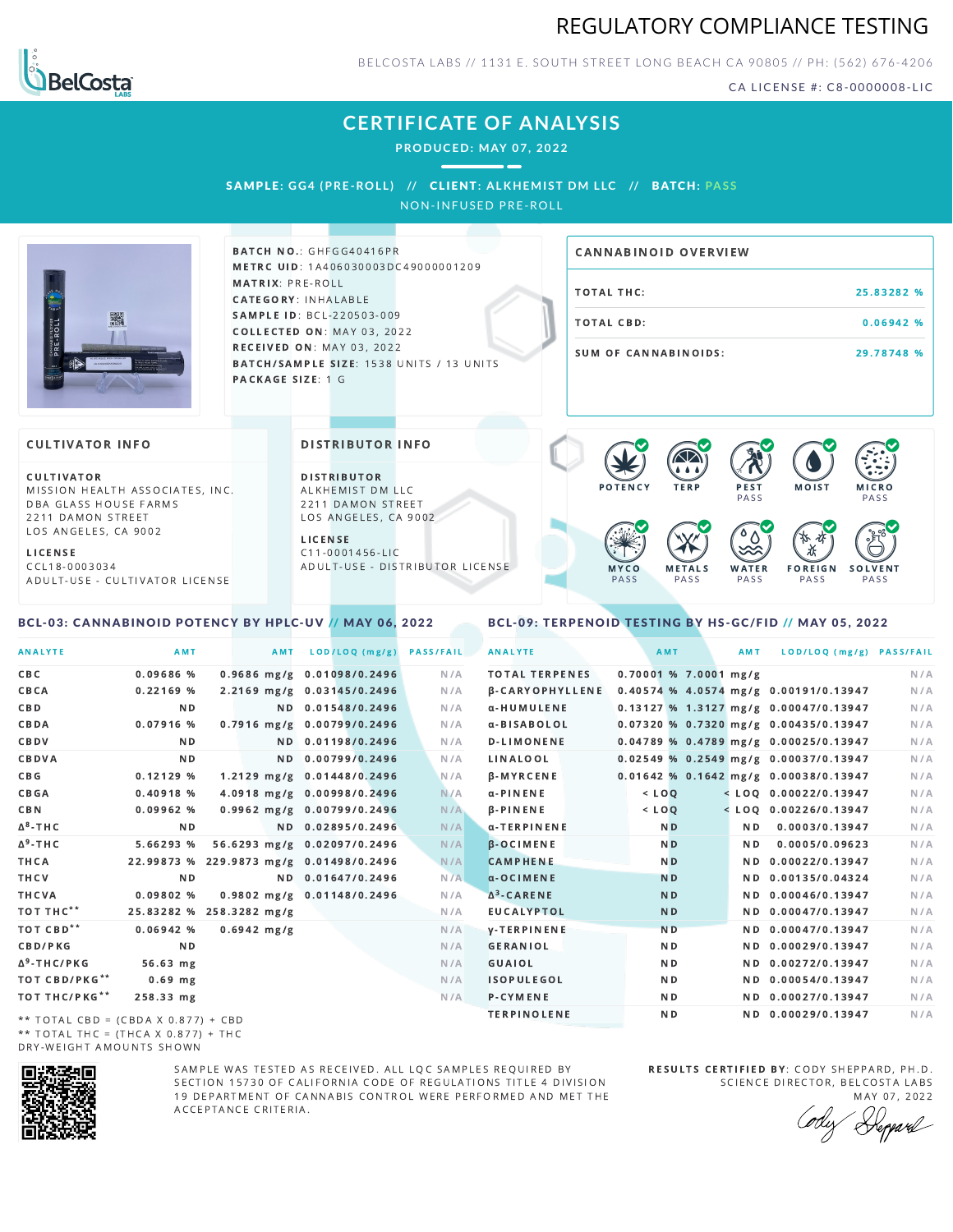## REGULATORY COMPLIANCE TESTING

#### <span id="page-1-0"></span>BCL-13: PESTICIDE TESTING BY GC/MS // MAY 05, 2022

| <b>ANALYTE</b>         | <b>LIMIT</b>  | $AMT(\mu g/g)$ | LOD/LOQ (µg/g)  | <b>PASS/FAIL</b> |
|------------------------|---------------|----------------|-----------------|------------------|
| <b>CAPTAN</b>          | $0.7 \mu g/g$ | N <sub>D</sub> | 0.03148/0.09535 | <b>PASS</b>      |
| CHLORDANE              | Any amt       | ND.            |                 | <b>PASS</b>      |
| <b>CHLORDANE CIS</b>   |               | ND.            | 0.01113/0.03376 | N/A              |
| <b>CHLORDANE TRANS</b> |               | N <sub>D</sub> | 0.01065/0.0322  | N/A              |
| <b>CHLORFENAPYR</b>    | Any amt       | N D            | 0.024/0.07267   | <b>PASS</b>      |

| <b>ANALYTE</b>                      | LIMIT         | AMT $(\mu g/g)$ | LOD/LOQ (µg/g)  | <b>PASS/FAIL</b> |
|-------------------------------------|---------------|-----------------|-----------------|------------------|
| <b>CHLORPYRIFOS</b>                 | Any amt       | N D             | 0.01119/0.034   | <b>PASS</b>      |
| <b>DICHLORVOS</b>                   | Any amt       | ND.             | 0.01179/0.03573 | <b>PASS</b>      |
| <b>METHYL PARATHION</b>             | Any amt       | ND.             | 0.01353/0.041   | <b>PASS</b>      |
| PENTACHLORONI-<br><b>TROBENZENE</b> | $0.1 \mu g/g$ | ND.             | 0.01407/0.04268 | <b>PASS</b>      |
|                                     |               |                 |                 |                  |

## BCL-05: RESIDUAL PESTICIDE ANALYSIS BY LC-MS/MS ESI // MAY 05, 2022

| <b>ANALYTE</b>         |               | LIMIT $AMT (\mu g/g)$ | LOD/LOQ (µg/g) | <b>PASS/FAIL</b> | <b>ANALYTE</b>          |               | LIMIT AMT (µg/g) | LOD/LOQ (µg/g) PASS/FAIL |      |
|------------------------|---------------|-----------------------|----------------|------------------|-------------------------|---------------|------------------|--------------------------|------|
| <b>ABAMECTIN</b>       | $0.1 \mu g/g$ | N D                   | 0.01153/0.04   | PASS             | METALAXYL               | $2 \mu g/g$   | N D              | 0.00503/0.02             | PASS |
| <b>ACEPHATE</b>        | $0.1 \mu g/g$ | N D                   | 0.00368/0.02   | PASS             | <b>METHIOCARB</b>       | Any amt       | ND.              | 0.00503/0.02             | PASS |
| ACEQUINOCYL            | $0.1 \mu g/g$ | N D                   | 0.00417/0.02   | PASS             | METHOMYL                | 1 $\mu$ g/g   | N D              | 0.00494/0.02             | PASS |
| <b>ACETAMIPRID</b>     | $0.1 \mu g/g$ | N D                   | 0.00464/0.02   | PASS             | <b>MEVINPHOS</b>        | Any amt       | N D              |                          | PASS |
| ALDICARB               | Any amt       | N D                   | 0.01109/0.04   | PASS             | <b>MEVINPHOSI</b>       |               | ND.              | 0.00163/0.0084           | N/A  |
| <b>AZOXYSTROBIN</b>    | $0.1 \mu g/g$ | N D                   | 0.00639/0.02   | PASS             | <b>MEVINPHOS II</b>     |               | N D              | 0.00542/0.0316           | N/A  |
| <b>BIFENAZATE</b>      | $0.1 \mu g/g$ | N D                   | 0.00355/0.02   | PASS             | MYCLOBUTANIL            | $0.1 \mu g/g$ | N D              | 0.00867/0.04             | PASS |
| <b>BIFENTHRIN</b>      | $3 \mu g/g$   | N D                   | 0.00473/0.04   | PASS             | <b>NALED</b>            | $0.1 \mu g/g$ | N D              | 0.00328/0.02             | PASS |
| <b>BOSCALID</b>        | $0.1 \mu g/g$ | N D                   | 0.00494/0.02   | PASS             | OXAMYL                  | $0.5 \mu g/g$ | N D              | 0.00455/0.02             | PASS |
| <b>CARBARYL</b>        | $0.5 \mu g/g$ | N D                   | 0.00295/0.02   | PASS             | PACLOBUTRAZOL           | Any amt       | N D              | 0.00714/0.04             | PASS |
| CARBOFURAN             | Any amt       | N D                   | 0.00613/0.02   | PASS             | <b>PERMETHRIN</b>       | $0.5 \mu g/g$ | N D              |                          | PASS |
| CHLORANTRANIL-         | $10 \mu g/g$  | N D                   | 0.00697/0.04   | PASS             | PERMETHRIN CIS          |               | ND.              | 0.00237/0.0082           | N/A  |
| <b>IPROLE</b>          |               |                       |                |                  | PERMETHRIN TRANS        |               |                  | ND 0.00245/0.0118        | N/A  |
| <b>CLOFENTEZINE</b>    | $0.1 \mu g/g$ | ND.                   | 0.0054/0.02    | PASS             | <b>PHOSMET</b>          | $0.1 \mu g/g$ | N D              | 0.0043/0.02              | PASS |
| COUMAPHOS              | Any amt       | N D                   | 0.00215/0.02   | <b>PASS</b>      | PIPERONYLBUTO-          | $3 \mu g/g$   | N D              | 0.00247/0.02             | PASS |
| CYFLUTHRIN             | $2 \mu g/g$   | ND.                   | 0.05508/0.2    | PASS             | XIDE                    |               |                  |                          |      |
| <b>CYPERMETHRIN</b>    | $1 \mu g/g$   | N D                   | 0.00556/0.04   | PASS             | <b>PRALLETHRIN</b>      | $0.1 \mu g/g$ | N D              | 0.00392/0.02             | PASS |
| <b>DAMINOZIDE</b>      | Any amt       | N D                   | 0.00227/0.04   | PASS             | PROPICONAZOLE           | $0.1 \mu g/g$ | $<$ LOQ          | 0.0024/0.02              | PASS |
| <b>DIAZINON</b>        | $0.1 \mu g/g$ | N D                   | 0.00487/0.02   | PASS             | <b>PROPOXUR</b>         | Any amt       | N D              | 0.00374/0.02             | PASS |
| <b>DIMETHOATE</b>      | Any amt       | N D                   | 0.00354/0.02   | PASS             | <b>PYRETHRINS</b>       | $0.5 \mu g/g$ | N D              |                          | PASS |
| <b>DIMETHOMORPH</b>    | $2 \mu g/g$   | N D                   |                | PASS             | PYRETHRINS PYRETHRIN I  |               | N D              | 0.00726/0.04             | N/A  |
| <b>DIMETHOMORPH I</b>  |               | N D                   | 0.00109/0.0078 | N/A              | PYRETHRINS PYRETHRIN II |               |                  | ND 0.00754/0.02284       | N/A  |
| <b>DIMETHOMORPH II</b> |               | ND.                   | 0.0015/0.0122  | N/A              | <b>PYRIDABEN</b>        | $0.1 \mu g/g$ | N D              | 0.0034/0.02              | PASS |
| <b>ETHOPROPHOS</b>     | Any amt       | N D                   | 0.0041/0.02    | <b>PASS</b>      | <b>SPINETORAM</b>       | $0.1 \mu g/g$ | N D              |                          | PASS |
| <b>ETOFENPROX</b>      | Any amt       | N D                   | 0.00274/0.02   | <b>PASS</b>      | <b>SPINETORAM J</b>     |               | N D              | 0.00329/0.016            | N/A  |
| ETOXAZOLE              | $0.1 \mu g/g$ | N D                   | 0.00385/0.02   | <b>PASS</b>      | <b>SPINETORAM L</b>     |               | N D              | 0.00157/0.016            | N/A  |
| <b>FENHEXAMID</b>      | $0.1 \mu g/g$ | N D                   | 0.01055/0.02   | <b>PASS</b>      | <b>SPINOSAD</b>         | $0.1 \mu g/g$ | N D              |                          | PASS |
| <b>FENOXYCARB</b>      | Any amt       | N D                   | 0.00175/0.02   | PASS             | SPINOSAD A              |               |                  | ND 0.00205/0.01438       | N/A  |
| <b>FENPYROXIMATE</b>   | $0.1 \mu g/g$ | N D                   | 0.00481/0.02   | PASS             | SPINOSAD D              |               |                  | ND 0.00104/0.00498       | N/A  |
| <b>FIPRONIL</b>        | Any amt       | N D                   | 0.00478/0.02   | PASS             | <b>SPIROMESIFEN</b>     | $0.1 \mu g/g$ | N D              | 0.00944/0.04             | PASS |
| <b>FLONICAMID</b>      | $0.1 \mu g/g$ | N D                   | 0.00398/0.02   | PASS             | <b>SPIROTETRAMAT</b>    | $0.1 \mu g/g$ | N D              | 0.00208/0.02             | PASS |
| FLUDIOXONIL            | $0.1 \mu g/g$ | N D                   | 0.01369/0.04   | PASS             | <b>SPIROXAMINE</b>      | Any amt       | N D              | 0.00344/0.02             | PASS |
| <b>HEXYTHIAZOX</b>     | $0.1 \mu g/g$ | N D                   | 0.00297/0.02   | PASS             | <b>TEBUCONAZOLE</b>     | $0.1 \mu g/g$ | N D              | 0.00816/0.04             | PASS |
| IMAZALIL               | Any amt       | N D                   | 0.0056/0.02    | PASS             | <b>THIACLOPRID</b>      | Any amt       | N D              | 0.0039/0.02              | PASS |
| <b>IMIDACLOPRID</b>    | $5 \mu g/g$   | N D                   | 0.00645/0.02   | PASS             | <b>THIAMETHOXAM</b>     | $5 \mu g/g$   | N D              | 0.00358/0.02             | PASS |
| KRESOXIM-<br>METHYL    | $0.1 \mu g/g$ | N D                   | 0.00339/0.02   | PASS             | TRIFLOXYSTROB-<br>ΙN    | $0.1 \mu g/g$ | ND.              | 0.00421/0.02             | PASS |